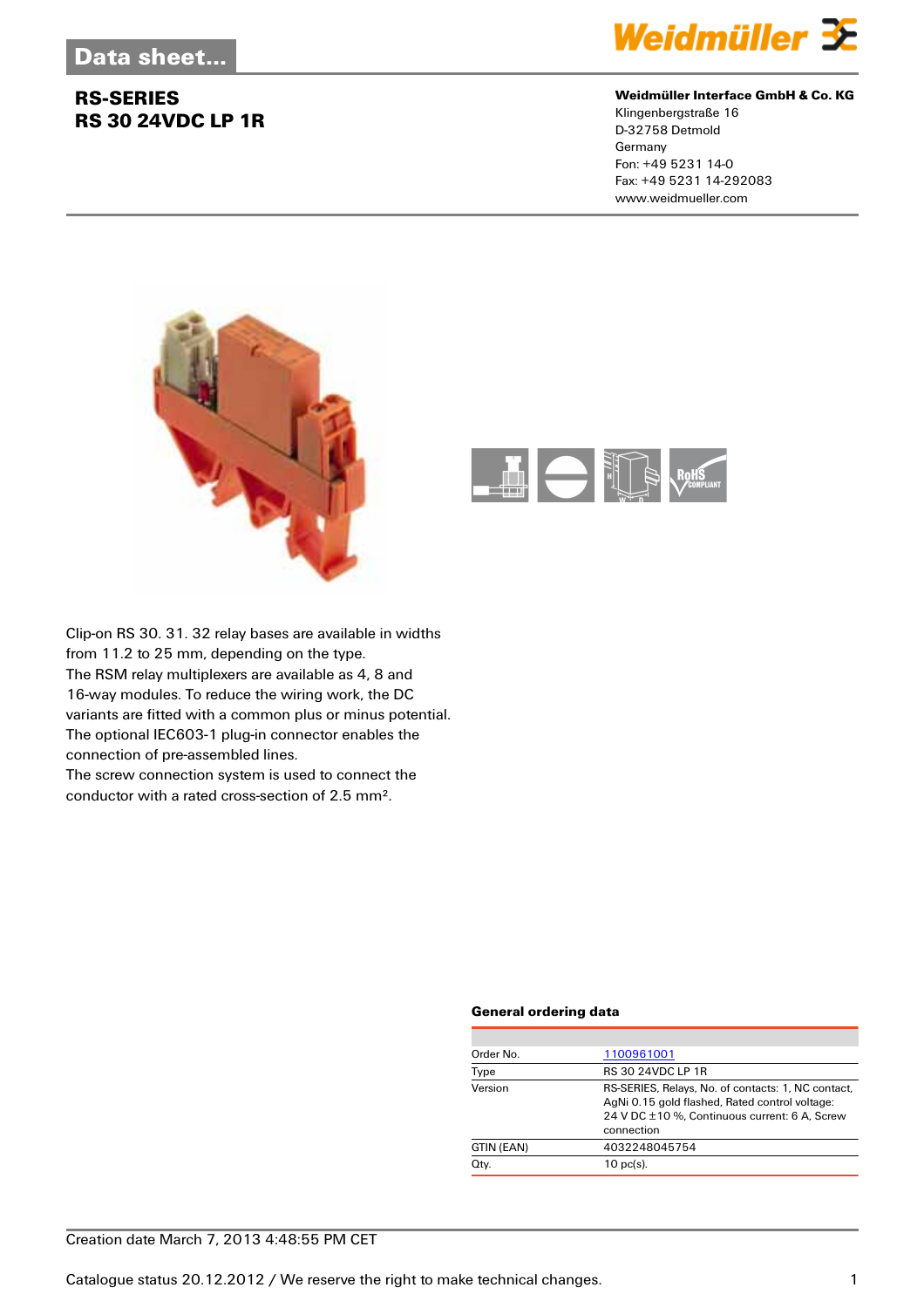## **RS-SERIES RS 30 24VDC LP 1R**

# **Technical data**

**Ratings**



#### **Weidmüller Interface GmbH & Co. KG**

Klingenbergstraße 16 D-32758 Detmold Germany Fon: +49 5231 14-0 Fax: +49 5231 14-292083

| Conductor connection system                              | Screw connection           | Humidity                                                         | 40 °C / 93 % rel. humidity,<br>no condensation |
|----------------------------------------------------------|----------------------------|------------------------------------------------------------------|------------------------------------------------|
| <b>Dimensions and weights</b>                            |                            |                                                                  |                                                |
|                                                          |                            |                                                                  |                                                |
| Width                                                    | 11.2 mm                    | Height                                                           | 70 mm                                          |
| Depth                                                    | 56 mm                      | Net weight                                                       | 29.9 g                                         |
| <b>Temperatures</b>                                      |                            |                                                                  |                                                |
|                                                          |                            |                                                                  |                                                |
| Operating temperature                                    | -25 °C+40 °C               | Storage temperature                                              | -40 °C+60 °C                                   |
| <b>Connection data</b>                                   |                            |                                                                  |                                                |
| Clamping range, rated connection                         | $2.5$ mm <sup>2</sup>      | Clamping range, rated connection, min. 0.5 mm <sup>2</sup>       |                                                |
| Clamping range, rated connection, max. 4 mm <sup>2</sup> |                            | Stripping length, rated connection                               | 8 mm                                           |
| Input                                                    |                            |                                                                  |                                                |
|                                                          |                            |                                                                  |                                                |
| Rated control voltage                                    | 24 V DC ±10 %              | Rated current DC                                                 | $10 \text{ mA}$                                |
| Power rating                                             |                            | Pull-in (sparkover) / drop-out voltage DC                        |                                                |
| Pull-in / drop-out current, DC coil                      | 0.45W<br>12 mA / 3 mA      | coil                                                             | 21.5 V                                         |
|                                                          |                            |                                                                  |                                                |
| <b>Output</b>                                            |                            |                                                                  |                                                |
|                                                          | 250 V                      |                                                                  | 6 A                                            |
| Max. switching voltage, AC<br>making current             | 8 A                        | Continuous current<br>Max. switching power                       | 2000 VA                                        |
| Switch-on delay                                          | $\leq$ 8 ms                | Switch-off delay                                                 | ≤ 7 ms                                         |
| <b>Duration of Bounce</b>                                | $\leq 3$ ms                | Min. switching power                                             | 250 mW                                         |
| Max. switching frequency at rated load 0.1 Hz            |                            |                                                                  |                                                |
| <b>Contact specifications</b>                            |                            |                                                                  |                                                |
|                                                          |                            |                                                                  |                                                |
| No. of contacts                                          | 1                          | Contact design                                                   | NC contact                                     |
| Contact material                                         | AgNi 0.15 gold flashed     | Mechanical service life                                          | $20 \times 10^6$ switching cycles              |
| Electrical service life of AC coil                       | $> 7x105$ Switching cycles | Electrical service life, DC coil                                 | $> 5x10^5$ switching cycles                    |
| <b>Insulation coordination</b>                           |                            |                                                                  |                                                |
|                                                          |                            |                                                                  |                                                |
| Rated voltage                                            | 250 V                      | Clearance and creepage distances for<br>control side - load side | $> 3$ mm                                       |
| Impulse withstand voltage                                | 4 kV                       | Protection degree                                                | <b>IP 20</b>                                   |
| Pollution severity                                       | $\overline{2}$             | Surge voltage category                                           | Ш                                              |
| <b>Other technical data</b>                              |                            |                                                                  |                                                |
|                                                          |                            |                                                                  |                                                |
| Version                                                  | Relay coupler              | Free-wheel diode                                                 | Yes                                            |
| Reverse polarity protection                              | Available                  |                                                                  |                                                |
| Further details of approvals / standards                 |                            |                                                                  |                                                |
|                                                          |                            |                                                                  |                                                |
| <b>Standards</b>                                         | <b>DIN EN 50178</b>        |                                                                  |                                                |